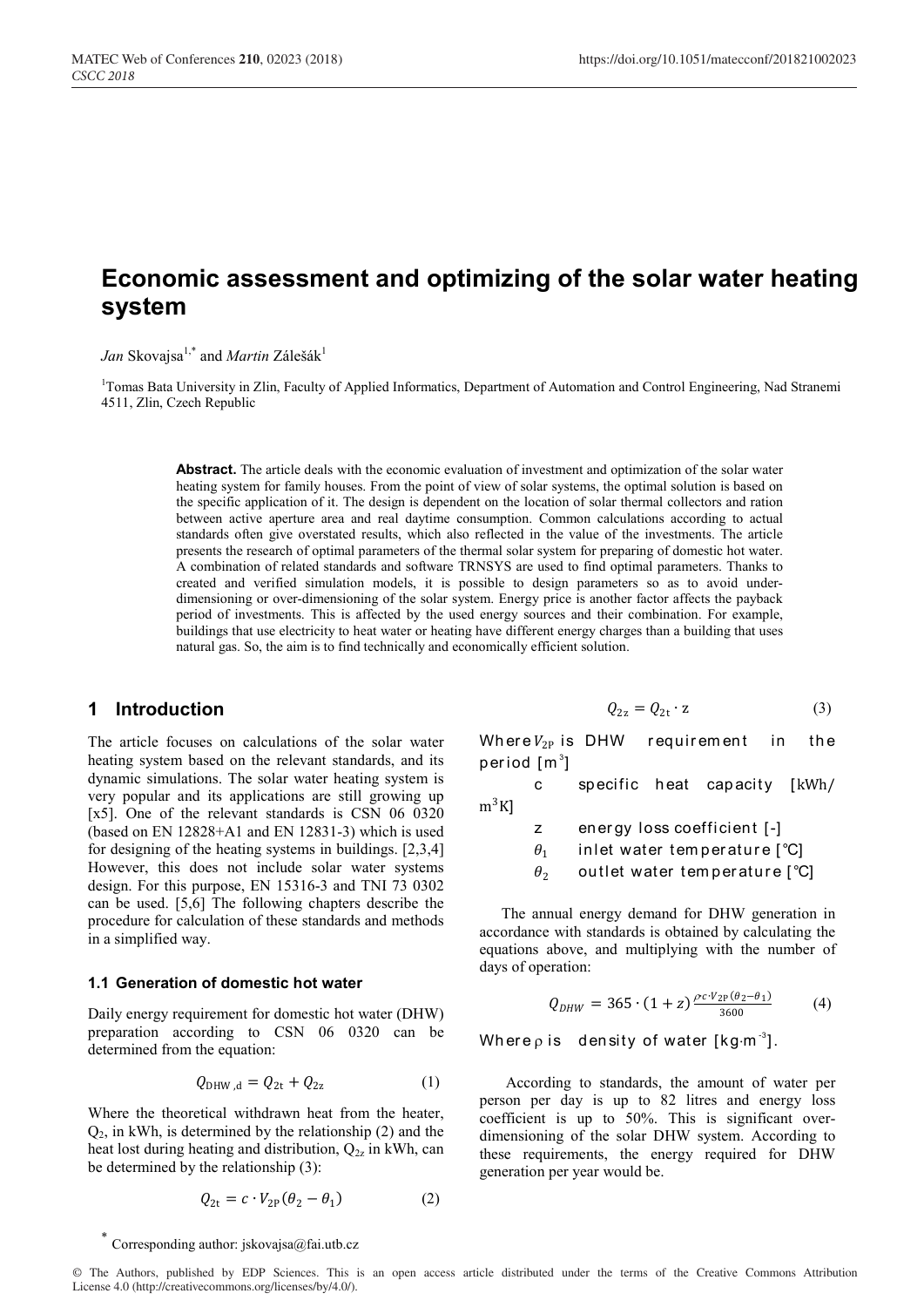$$
Q_{DHW} = 365 \cdot (1 + 0.5) \frac{1000 \cdot 4186 \cdot 0.328(55 - 10)}{3600}
$$

$$
Q_{DHW} = 9.4 \text{ MWh} \cdot \text{yr}^{-1}
$$

According to experts, the value of the amount of water is too high. It can actually range from 25 to 50 litre per person per day, which also correspond to more realistic values in the standard ČSN EN 15361-3. Similarly, energy losses are up to 50 % according to the standard. In real terms, thermal energy losses in DHW distribution and generation are from 20 to 40 %. For the building under consideration, the water consumption is set at 45 litres per person per day and the energy loss coefficient is 0.25. According to these new requirements, the energy required for DHW generation per year is:

$$
Q_{DHW} = 365 \cdot (1 + 0.25) \frac{1000 \cdot 4186 \cdot 0.18(55 - 10)}{3600}
$$

$$
Q_{DHW} = 4.3 \text{ MWh/year}
$$

The difference of energy is more than 50 % for these examples. This is also reflected in the design of the energy source, eg. the number of solar collectors, the size of DHW tank, parameters of auxiliary heater, etc. All these values are the input parameters for determining the economic returns of selected systems and energy sources. Important point is that different energy sources (natural gas or electricity) have different prices per unit of energy.

#### **1.2 Solar domestic hot water system**

As already mentioned, the selection of optimal parameters of the solar DHW system is the important part of its design. An example in this article is the assessment of the solar thermal system for DHW generation. To determine the basic parameters is used simplified calculation according to TNI 73 0302. These calculations contain a number of simplifications for easy application for solar systems designing with feedback on operating parameters. On the other hand, there are some disadvantages: the predetermined climatic data, so it is problematic to compare the results of the calculation with the measurement on the real system; the constant temperature in the collectors over the year and calculation the thermal losses by a flat rate from the thermal gains. All this leads to optimistic results, especially in the winter months, when the system can hardly be used, but the calculations achieve comparatively high profits.

The biggest advantage of this standard is to determine the actual profits of the solar system,  $Q_{ss,u}$ , based on the comparison of the theoretically usable heat gains of the solar collectors,  $Q_{k,n}$ , and the total heat demand,  $Q_{\text{p.c.}}$  to be covered. The specific heat gain from the collectors,  $q_k$  in kWh⋅m<sup>-2</sup>day<sup>-1</sup>, can be obtained using the equation:

$$
q_{k} = \eta_{k} \cdot H_{T, \text{day}}
$$
 (5)

Where  $H_{\text{T,day}}$  is daily solar irradiation  $[kWh·m<sup>-2</sup>d<sup>-1</sup>]$ 

Average daily efficiency is calculated using the equation:

$$
\eta_{\mathbf{k}} = \eta_{\mathbf{o}} - a_1 \left( \frac{\theta_{\mathbf{m}} - \theta_{\mathbf{e}\mathbf{s}}}{G_{\mathbf{T},\mathbf{m}}} \right) - a_2 \frac{(\theta_{\mathbf{m}} - \theta_{\mathbf{e}\mathbf{s}})^2}{G_{\mathbf{T},\mathbf{m}}} \tag{6}
$$

Where  $\eta_0$  is intercept efficiency [-]

 $a_1$  efficiency slope [Wm<sup>-2</sup>K<sup>-1</sup>]

 $a_2$  efficiency curvature [Wm<sup>-2</sup>K<sup>-2</sup>]

 $\theta_{\rm m}$  mean temp. of the heat tr an sfer fluid [°C]

 $\theta$  ambient temp. around the collector [°C]

 $\theta_{\rm es}$  aver age temp. during sunshine  $\lceil$ <sup>°</sup>C]

$$
G \qquad \text{incident radiation } [Wm^{-2}]
$$

 $G_{\text{T,m}}$  mean incident radiation  $[Wm^{-2}]$ . [7]

The area of solar collectors,  $A_c$  in m<sup>2</sup>, is:

$$
A_{\rm c} = \frac{Q_{\rm pc}}{q_{\rm c}} = \frac{(1+p)\cdot Q_{\rm p}}{\eta_c \cdot H_{\rm T, day}}\tag{7}
$$

Where  $Q_p$  is daily heat demand [kWh/day]<br> $Q_{pc}$  total daily heat deman

 $Q_{\text{nc}}$  total daily heat dem and [kWh/day]

 $p$  energy loss coefficient  $[-]$ . [7]

The equations above were related to the daily energy balance. The theoretically exploitable gains of the solar system in each month are defined as:

$$
Q_{k,u} = 0.9 \left[ \eta_0 - a_1 \left( \frac{\theta_{\rm m} - \theta_{\rm es}}{G_{\rm T,m}} \right) - \right. \\
\left. - a_2 \left( \frac{\theta_{\rm m} - \theta_{\rm es}}{G_{\rm T,m}} \right) H_{T,day} n \cdot A_c (1 - p) \right]
$$
\n(8)

Where  $n$  is days in each month. [6]

#### **1.3 Economics**

The research also explores the economic return of the proposed systems. Monitored parameters include payback period, discounted payback period, net present value and internal rate of return. These terms are explained and described in the following text.

#### *1.3.1 Payback period*

Payback period is a very often used economic criterion. It is simple, but not so accurate. It does not consider inflation, discount or lifetime of the project. However, it can be used as a simple indicator of return on investment. Payback period is calculated as: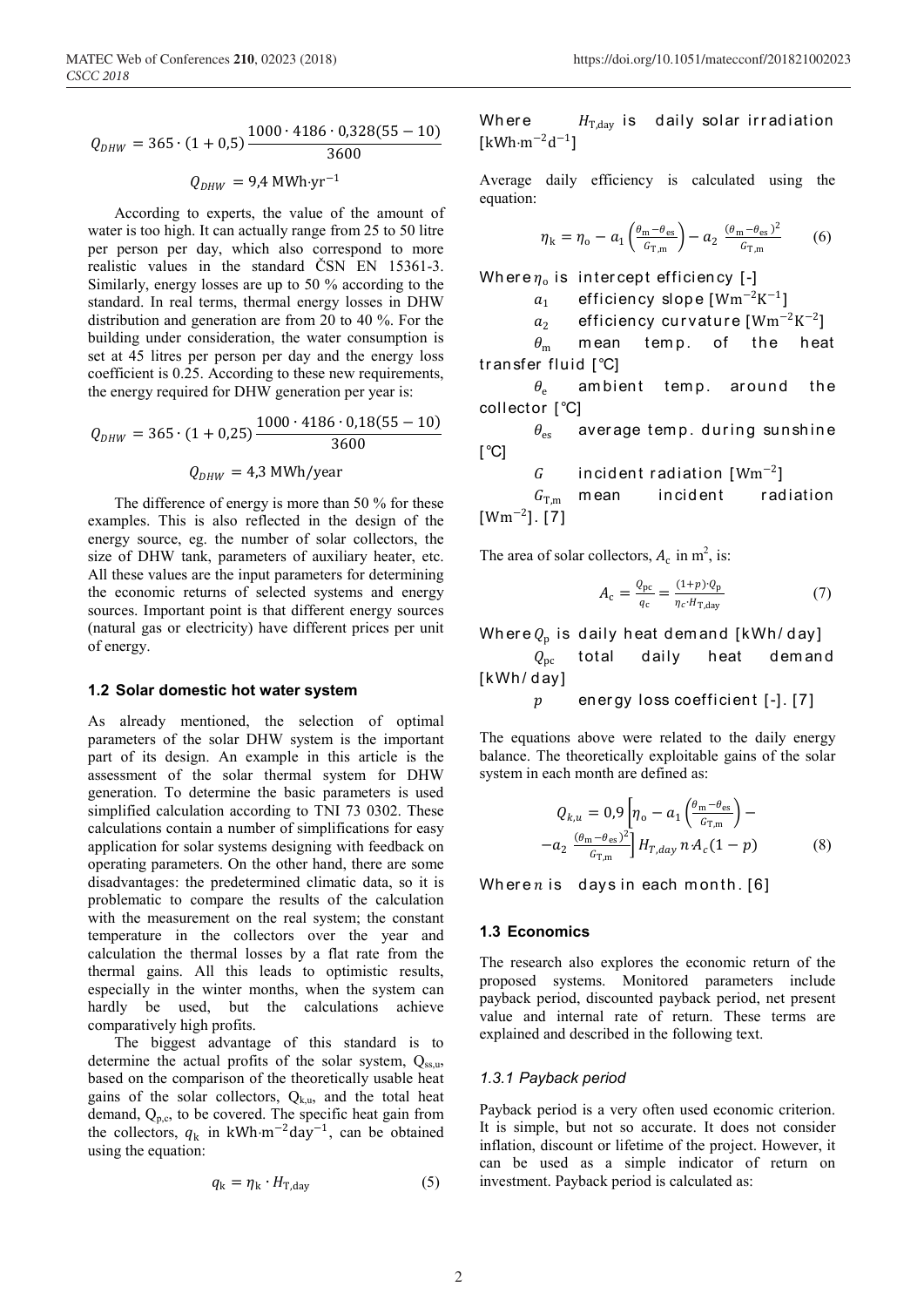$$
T_s = IN/CF \tag{9}
$$

Where  $IN$  is investments, costs of the pr oject;

 $CF$  cash flow, average annual yield.

#### *1.3.2Discounted payback period*

The discounted payback period (DPP) formula is used to calculate the length of time to recoup an investment based on the investment's discounted cash flows. By discounting each individual cash flow, the DPP formula takes into consideration the time value of money [8]:

$$
T_d = \frac{\ln\left(1 + \frac{lN}{Cr}(a-r)\right)}{\ln\left(\frac{1+a}{1+r}\right)}
$$
(10)

Where  $\alpha$  is inflation (CNB forecast for 2017 is 2%);

 $r$  discount (around 5%)

#### *1.3.3Net present value*

Net present value (NPV) is the difference between the present value of the future cash flows from an investment and the amount of investment. The present value of the expected cash flows is computed by discounting them at the required rate of return [9]:

$$
NPV = CF \frac{(1+r-\alpha)^t - 1}{(r-\alpha)(1+r-\alpha)^t} - IN \tag{11}
$$

 $W$ here

Positive net present value means a better return and negative net present value means a worse return than the return from zero net present value. It is one of the discounted cash flow techniques used in the comparative of investment proposals where the flow of income varies over time. [9]

#### *1.3.4Internal rate of return*

Internal rate of return (IRR) method also takes into account the time value of money. It analyses an investment project by comparing the internal rate of return to the minimum required rate of return. The internal rate of return is the rate at which an investment project promises to generate a return during its useful life. Internal rate of return is the discount rate at which a project's net present value becomes equal to zero [10].

$$
NPV = 0 \Longrightarrow IRR \tag{12}
$$

If the internal rate of return of the investment project is greater than or equal to the minimum required rate of return, the project is considered acceptable otherwise the project is rejected.

### **2 Methods**

Methods of optimizing are based on calculations and simulations. On these data, it can find the best option of the solar system in technical point of view. After that, it can be done investment assessment of each technical solution of the solar water heating system. The aim is to find the best technical and economical option.

This chapter deals with the practical applications of the mentioned calculations. Part of the chapter is the use of computational methods according to standards and their comparison with the results obtained from dynamic simulations of the same configurations for real climatic conditions. For accurate analysis was made a model of the solar system in the TRNSYS simulation software, see Fig. 1. The simulations used the measured data from the meteorological station located at the FAI TBU in Zlin (Czech Republic). These data for climatic conditions were measured in 2017.

TRNSYS software was already used for research of solar water heating systems. On the other hand, these researches often use just inbuilt weather module for a Typical Meteorological Year [11,12]. In this article is used real data for better verification and more accurate results.



**Fig. 1.** Simulation model of the solar water heating system.

The proposed system contains thermal solar collectors, desk exchanger, two pumps, control elements, and a DHW storage tank. The solar system is in operation when the outside temperature is above 5 °C. The water temperature in the solar collector circuit is compared to the water temperature at the bottom of the DHW tank. If it is lower in the bottom of the tank, the tank is warming up to the setpoint temperature, then the solar system is shut down. The system is designed to be able to be used even with lower solar radiation. This is achieved by circulating of liquid in the solar circuit. This circulation of liquid in the solar collectors leads to its heating to a higher temperature. When the liquid reached higher temperature, it is transferred to the heat exchanger in the DHW tank.

For calculations and dynamic simulations, the first step is to determine the input parameters for different configurations. The basic parameters of the solar system:

| - Number of persons: | 4 persons                                       |
|----------------------|-------------------------------------------------|
| - DHW consumption:   | $35 \cdot p^{-1}day^{-1}$ (normal)              |
|                      | $45$ l·p <sup>-1</sup> day <sup>-1</sup> (high) |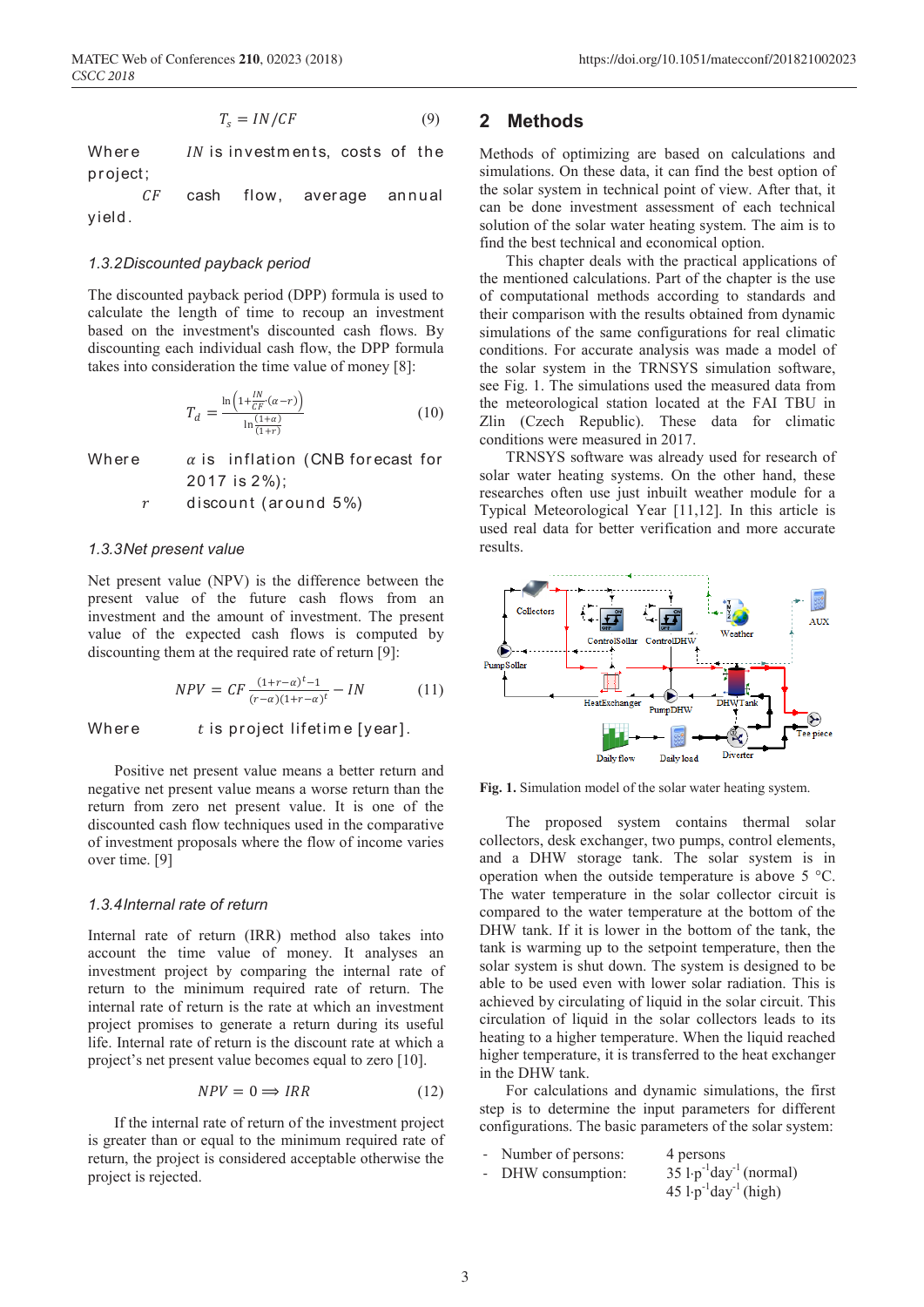|                                            | 82 $1 \cdot p^{-1}$ day <sup>-1</sup> (standard EN) |
|--------------------------------------------|-----------------------------------------------------|
| - inlet water temperature:                 | $10^{\circ}$ C                                      |
| - outlet water temperature: $55^{\circ}$ C |                                                     |
| - DHW tank volume:                         | $0.2 \text{ m}^3$                                   |
| Parameters of solar collectors:            |                                                     |
| - number of collectors:                    | 1 to 5 pcs                                          |
| - area of the collector:                   | $2,39 \text{ m}^2$                                  |
| - intercept efficiency $\eta_0$ :          | 0,794;                                              |
| - efficiency slope $a_1$ :                 | 3,639 Wm <sup>-2</sup> K <sup>-1</sup>              |
|                                            |                                                     |

- $0.0168$  Wm<sup>-2</sup>K<sup>-2</sup>
- efficiency curvature  $a_2$ : 0,01<br>collector slope: 45° collector slope:
- $azimuth: 0° S$

The results of the calculations of the equations 1 to 8 are shown in the following table. The results of the energy demands for the DHW generation for a fourmember family are based on TNI 73 0302. The calculations take into account the DHW consumption according to the input parameters:  $Q_{\text{p,DHW,82}}$ ,  $Q_{\text{p,DHW,45}}$ , a  $Q_{\rm p, DHW, 35}$ , i.e. 82, 45 and 35 l⋅p<sup>-1</sup>day<sup>-1</sup>.

Better efficiency should get by using of solar tracker for enhancement of the thermal efficiency of solar water heating system [13]. In our case is used a common system with static solar collectors.

**Tab. 1.** Monthly solar gains and heat demand for DHW generation

| Month      | $\theta_{\rm e}$ | $H_{DHW,m}$ | $Q_{p,DHW, 35}$ | $Q_{p, DHW, 45}$ | $Q_{p,DH\underline{W},82}$ |
|------------|------------------|-------------|-----------------|------------------|----------------------------|
|            | $\rm ^{\circ}C$  | $kWh/m^2$   | kWh             | kWh              | kWh                        |
| JAN        | $-1,5$           | 34,1        | 261             | 336              | 612                        |
| FEB        | 0.0              | 55,2        | 236             | 303              | 553                        |
| MAR        | 3,2              | 99,2        | 261             | 336              | 612                        |
| <b>APR</b> | 8,8              | 118,8       | 253             | 325              | 592                        |
| MAY        | 13,6             | 150,0       | 261             | 336              | 612                        |
| JUN        | 17,3             | 158,7       | 253             | 325              | 592                        |
| JUL        | 19,2             | 160,9       | 261             | 336              | 612                        |
| AUG        | 18,6             | 146,0       | 261             | 336              | 612                        |
| <b>SEP</b> | 14,9             | 118,5       | 253             | 325              | 592                        |
| <b>OCT</b> | 9,4              | 74,4        | 261             | 336              | 612                        |
| <b>NOV</b> | 3,2              | 36,3        | 253             | 325              | 592                        |
| <b>DEC</b> | $-0,2$           | 23,9        | 261             | 336              | 612                        |
| <b>SUM</b> |                  | 1176        | 3075            | 3955             | 7205                       |

The same procedure was performed using the TRNSYS software. The table below, see Tab. 2, represents the values of average monthly temperatures, monthly solar gains and real heat demand based on real data measured in 2017. As can be seen, the total solar radiation per year is very similar in both cases. However, the difference is in the distribution of the monthly solar radiation over the year. In theoretical calculation according to standards, the values are continuously increasing and decreasing over the year. These values were higher in the winter months and lower in the summer months in 2017, see Fig. 2.

#### **Tab. 2.** Monthly solar gains and heat demand for DHW generation - TRNSYS

| Month      | $\theta_{\rm e}$ | $H_{DHW,m}$ | $\mathrm{Q}_{\mathrm{p},\mathrm{DHW},35}$ | $Q_{p, DHW, 45}$ | $Q_{p,DHW,82}$ |
|------------|------------------|-------------|-------------------------------------------|------------------|----------------|
|            | $\rm ^{\circ}C$  | $kWh/m^2$   | kWh                                       | kWh              | kWh            |
| <b>JAN</b> | $-5,5$           | 59,3        | 227                                       | 293              | 536            |
| <b>FEB</b> | 1,5              | 59,4        | 203                                       | 265              | 485            |
| MAR        | 7,5              | 114,7       | 222                                       | 288              | 536            |
| <b>APR</b> | 8,5              | 110.9       | 213                                       | 280              | 519            |
| <b>MAY</b> | 15,2             | 132,0       | 220                                       | 289              | 537            |
| ЛN         | 20,4             | 132,2       | 211                                       | 281              | 519            |
| JUL        | 21,3             | 123,2       | 225                                       | 291              | 537            |
| <b>AUG</b> | 13,9             | 140,2       | 211                                       | 286              | 537            |
| <b>SEP</b> | 10.3             | 97,6        | 213                                       | 281              | 519            |
| <b>OCT</b> | 4,8              | 83,4        | 223                                       | 292              | 537            |
| <b>NOV</b> | 1,5              | 44,4        | 220                                       | 285              | 519            |
| <b>DEC</b> | 10,0             | 27,9        | 229                                       | 294              | 537            |
| SUM        |                  | 1125        | 2617                                      | 3425             | 6318           |



**Fig. 2.** Average monthly solar gains and temperature.

### **3 Results and discussion**

Based on the data obtained so far, it is possible to start solving the optimization of the proposed solar water heating system. The optimization is based on the search for the optimal number of solar collectors for the different DHW consumption. The default number of solar collectors is based on the calculation according to standards - for the lowest consumption, the recommended number of solar collectors is 1 or 2 pieces; for the medium consumption, it is 2 or 3 pcs; and for the highest consumption, it is 4 or 5 pcs. From a technical point of view, the optimal system can cover as much heat demand as possible and it can use the maximum installed capacity at the same time. From an economic point of view, this situation is also appropriate, as there is a positive ratio of investment and energy savings. The following text deals with a technical assessment first and then with an economic one.

The following tables (Tab. 3, Tab. 4 and Tab. 5) show the results of the calculations for a different number of solar collectors and different DHW consumption. It is possible to see the total heat demand to be covered,  $Q_{p,DHW}$ , the theoretically usable heat gains of the solar collectors,  $Q_{k,u}$ , and the real utilization of the solar system,  $Q_{ss,u}$ . The table also contains the percentage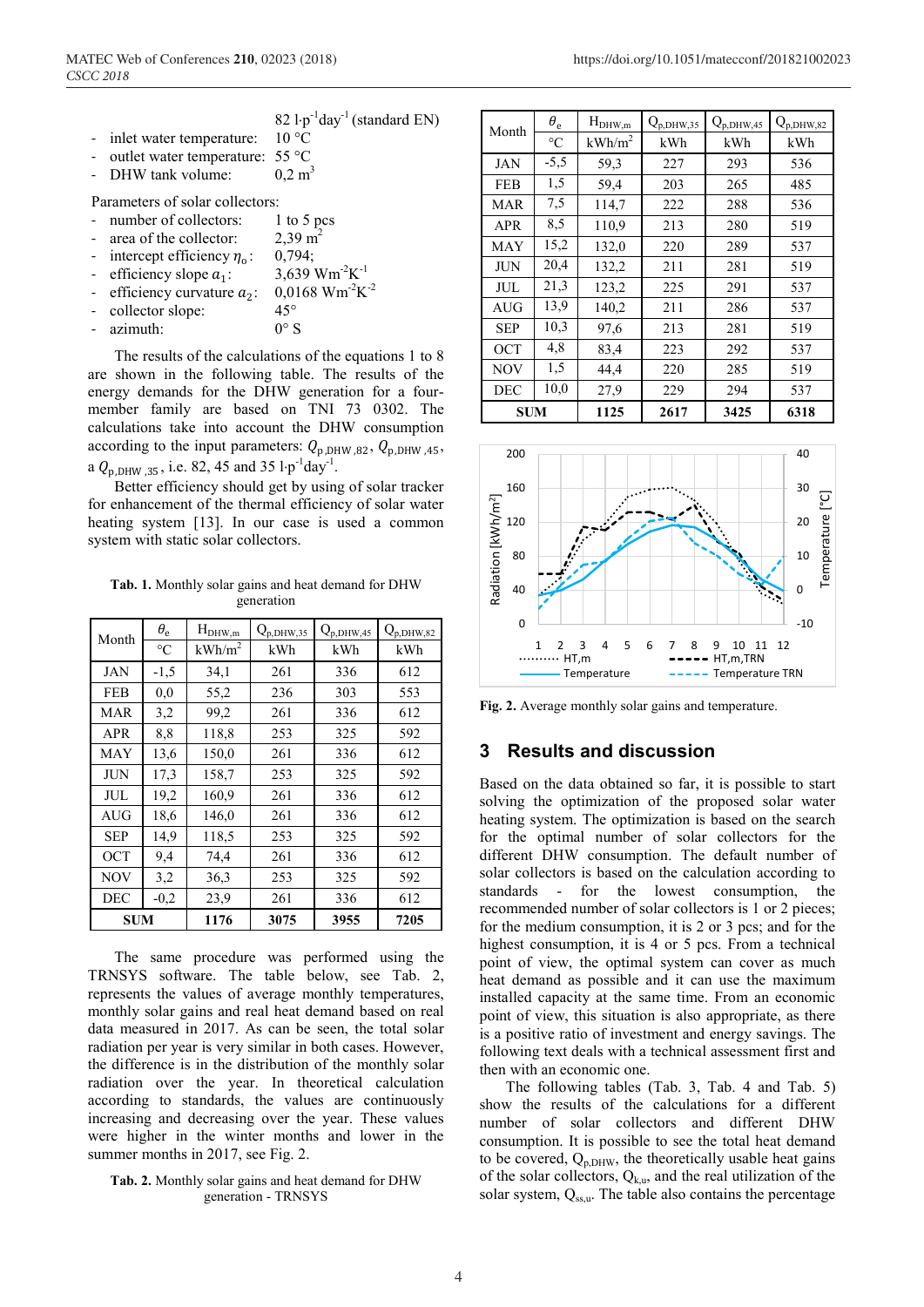utilization of solar radiation,  $n_{sol}$ , and installed power of solar collectors,  $n_{sc}$ . The percentage utilization of installed power is the ration of the heat real used and the theoretically achievable maximum.

**Tab. 3.** Thermal gains and system utilization, 1 or 2 pcs

| Pieces        | pcs                      |      |      | 2    |      |      |      |
|---------------|--------------------------|------|------|------|------|------|------|
| Cons.         | $1 \cdot p^{-1}day^{-1}$ | 35   | 45   | 82   | 35   | 45   | 82   |
| $Q_{p, DHW}$  | kWh/year                 | 3075 | 3955 | 7205 | 3075 | 3955 | 7205 |
| $Q_{k,u}$     | kWh/year                 | 1210 | 1210 | 1210 | 2420 | 2420 | 2420 |
| $Q_{ss,u}$    | kWh/year                 | 1210 | 1210 | 1210 | 2085 | 2363 | 2420 |
| $n_{\rm sol}$ | $\frac{0}{0}$            | 39   | 31   | 17   | 68   | 60   | 34   |
| $n_{\rm sc}$  | $\frac{0}{0}$            | 100  | 100  | 100  | 86   | 98   | 100  |

**Tab. 4.** Thermal gains and system utilization, 3 or 4 pcs

| Pieces       | pcs                      |      |      |      |      |      |      |
|--------------|--------------------------|------|------|------|------|------|------|
| Cons.        | $1 \cdot p^{-1}day^{-1}$ | 35   | 45   | 82   | 35   | 45   | 82   |
| $Q_{p, DHW}$ | kWh/year                 | 3075 | 3955 | 7205 | 3075 | 3955 | 7205 |
| $Q_{k,u}$    | kWh/year                 | 3630 | 3630 | 3630 | 4840 | 4840 | 4840 |
| $Q_{ss,u}$   | kWh/year                 | 2370 | 2823 | 3630 | 2524 | 3075 | 4536 |
| $n_{sol}$    | $\frac{0}{0}$            | 77   | 71   | 50   | 82   | 78   | 63   |
| $n_{\rm sc}$ | $\%$                     | 65   | 78   | 100  | 52   | 64   | 94   |

The values from the tables above are graphically represented in the graph below, see Fig. 3. The heat demand for DHW generation and maximum solar gains of a different number of solar collectors are clearly visible in this figure. If the solar gains exceed the heat demand, the percentage utilization of the installed capacity is reduced.



**Fig. 3.** Heat demands and maximum solar gains over the year.

As mentioned earlier, the optimal system can cover as much heat demand as possible and it can use the maximum installed capacity at the same time. It means the system works with the minimum of energy surplus. From the tables, Tab. 3 and Tab. 4, and the graph above, Fig. 3, it is clear that one piece of collector covers from 17 to 39 % of the heat demand and its power is utilized at 100 %. This shows that the system is underdimensioned and unable to cover the heat demand in any period. For two and three pieces, the situation is more positive. The coverage of the heat demand is from 34 to 77% and the power utilization is 65 to 100 %. For more collectors, the coverage of the heat demand is further increased, but the percentage utilization of the installed power decreases, see Tab. 4. It means the system is overdimensioned. The system with two or three solar collectors appears to be optimal for the designed conditions.

The following tables, Tab. 5 and Tab. 6, and the graph, Fig. 4, represent the same case as above, but the results are obtained by dynamic simulations.

**Tab. 5.** Thermal gains and system utilization, 1 or 2 pcs, TRN

| Pieces                 | pcs                                                           | 1    |      |      | $\overline{2}$ |      |      |  |
|------------------------|---------------------------------------------------------------|------|------|------|----------------|------|------|--|
| Cons.                  | $1 \cdot p^{-1}day^{-1}$                                      | 35   | 45   | 82   | 35             | 45   | 82   |  |
| $Q_{p,DHW}$            | kWh/year                                                      | 2617 | 3425 | 6318 | 2617           | 3425 | 6318 |  |
| $Q_{k,u}$              | kWh/year                                                      | 1374 | 1409 | 1487 | 2714           | 2807 | 3006 |  |
| $Q_{ss,\underline{u}}$ | kWh/year                                                      | 1374 | 1409 | 1487 | 2186           | 2650 | 3006 |  |
| $n_{sol}$              | $\frac{0}{0}$                                                 | 53   | 41   | 24   | 84             | 77   | 48   |  |
| $n_{\rm sc}$           | $\frac{0}{0}$                                                 | 100  | 100  | 100  | 81             | 94   | 100  |  |
|                        | Tab. 6. Thermal gains and system utilization, 3 or 4 pcs, TRN |      |      |      |                |      |      |  |
| Pieces                 | pcs                                                           |      | 3    |      |                | 4    |      |  |
| Cons.                  | $1 \cdot p^{-1}day^{-1}$                                      | 35   | 45   | 82   | 35             | 45   | 82   |  |
| $Q_{p, DHW}$           | kWh/year                                                      | 2617 | 3425 | 6318 | 2617           | 3425 | 6318 |  |
| $Q_{k,u}$              | kWh/year                                                      | 3742 | 3905 | 4305 | 4660           | 4852 | 4852 |  |
| $Q_{ss,u}$             | kWh/year                                                      | 2415 | 2988 | 4298 | 2501           | 3177 | 4782 |  |
| $n_{sol}$              | $\frac{0}{0}$                                                 | 92   | 87   | 68   | 96             | 93   | 76   |  |
| $n_{\rm sc}$           | $\frac{0}{0}$                                                 | 65   | 77   | 100  | 54             | 65   | 99   |  |



**Fig. 4.** Heat demands and maximum solar gains, TRNSYS.

The simulation results are more positive than the calculation results. However, one solar collector is still not capable to cover too much heat demand. In the extreme case, this option is useful for the lowest DHW consumption where the energy coverage is up to 53 %. The options with 2 or 3 pieces are the most suitable. The energy coverage is between 48 and 92 % and the installed capacity utilization is between 65 and 100 %. For more pieces the results of the energy coverage are similar, but the capacity utilization is decreased, so the system is over-dimensioned, see Tab. 6.

As can be seen, the difference between one and two pieces of solar collectors is considerable in both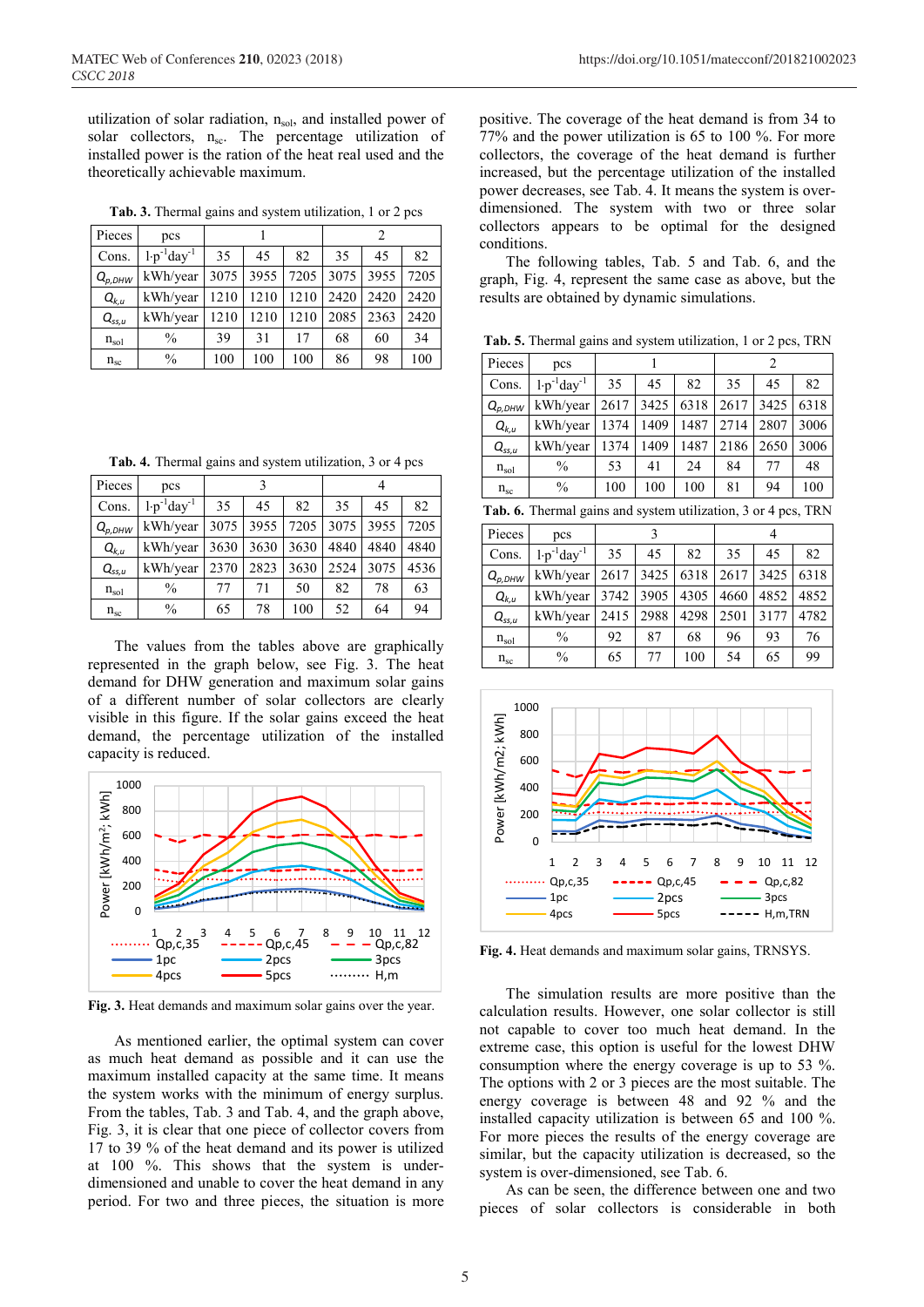methods. However, adding more pieces does not provide adequate additional energy coverage. It only leads to increasing investments with decreasing usability. Among other things, over-dimensioning of the system leads to stagnation and thus to degradation of the heat transfer medium and solar collectors. [14-17]

The next charts show the results for higher DHW consumption - 45 l⋅p-1day-1, see Fig. 5 and Fig. 6. This option can cover almost any situation in a normal household, so it is chosen as the default. In the charts, it can be seen that 2 pieces of solar collectors almost ideally cover the heat demand in the months of April to September, see Fig. 6. This option has optimal use of installed power with only small surpluses. This fact will also be reflected in the economic assessment of the investment.



**Fig. 5.** Two and three pieces, consumption  $45 \cdot p^{-1}$ day<sup>-1</sup>.



**Fig. 6.** Two and three pieces, consumption  $45 \cdot p^{-1}$ day<sup>-1</sup>, TRN.

From the obtained data and information, it is possible to move on to the economic evaluation of investments of individual variants of the solar DHW system.

### **Investment assessment**

This chapter uses prices in Czech Republic and data get by CNB's website (Czech National Bank) [18]: exchange rate 1 EUR =  $25.5$  CZK, inflation 2 % and discount rate 0.5 %. When assessing investments, simplified prices for individual investments were considered from the point of view of technology, ie the

solar system consists of solar collector (about 430 EUR), DHW tank (550 to 710 EUR) and equipment (about 200 EUR). The energy prices are also important: electricity about 45.5 EUR/MWh at a low tariff (D25d, D26d) and gas - about 35.7 EUR/MWh in 2018.

Demonstration of the results of each solution can be seen in the charts below, Fig. 7, Fig. 8 and Fig. 9, which include Discounted Payback Period, Net Present Value, and Internal Rate of Return.



**Fig. 7.** Discounted payback period.

From the charts, see Fig. 7, it can be seen that the discounted payback period is always lower in the case of DHW generation by electricity than by natural gas. There are also differences in calculations and simulations. Simulation results with real climate conditions are slightly better in 2017. It is possible to conclude that system with two solar collectors has the lowest payback period for low and medium consumption of DHW. The three-piece or four-piece system is the best option for the highest DHW consumption.

Similar research of payback period was made for Greece [19]. The solar water heater system located in Northern Greece consists of a flat plate collector panel 4 m2 and a 200-litre hot water tank. In this research payback period was just about 5 year. This is caused by sunny climate and by lower prices of components.

Another concept in the investment assessment is the net present value of the project (NPV). The charts, see Fig. 8, shows the values of each variant.



**Fig. 8.** Net present value.

The two-piece system is again the best option for low and medium DHW consumption. The one-piece